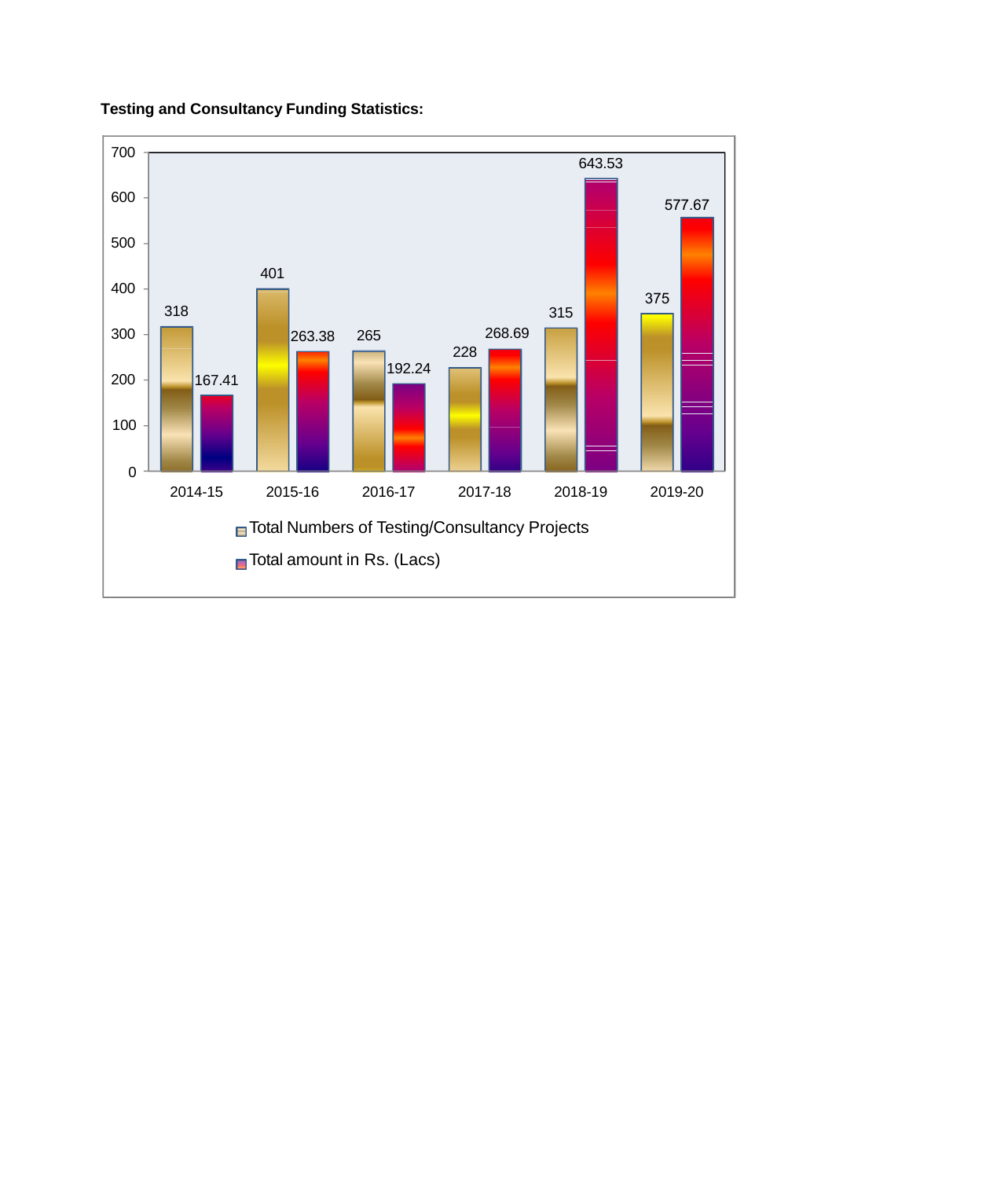## **Revenue from Testing & Consultancy Projects**

| <b>Financial Year</b> | <b>Number</b> | <b>Amount</b> (in<br>lakh) |
|-----------------------|---------------|----------------------------|
| 2010-11               | 184           | 79.29                      |
| 2011-12               | 209           | 112.56                     |
| 2012-13               | 290           | 238.56                     |
| 2013-14               | 246           | 204.61                     |
| 2014-15               | 318           | 167.41                     |
| 2015-16               | 401           | 263.38                     |
| 2016-17               | 265           | 192.24                     |
| 2017-18               | 228           | 268.69                     |
| 2018-19               | 315           | 633.43                     |
| 2019-20               | 375           | 577.67                     |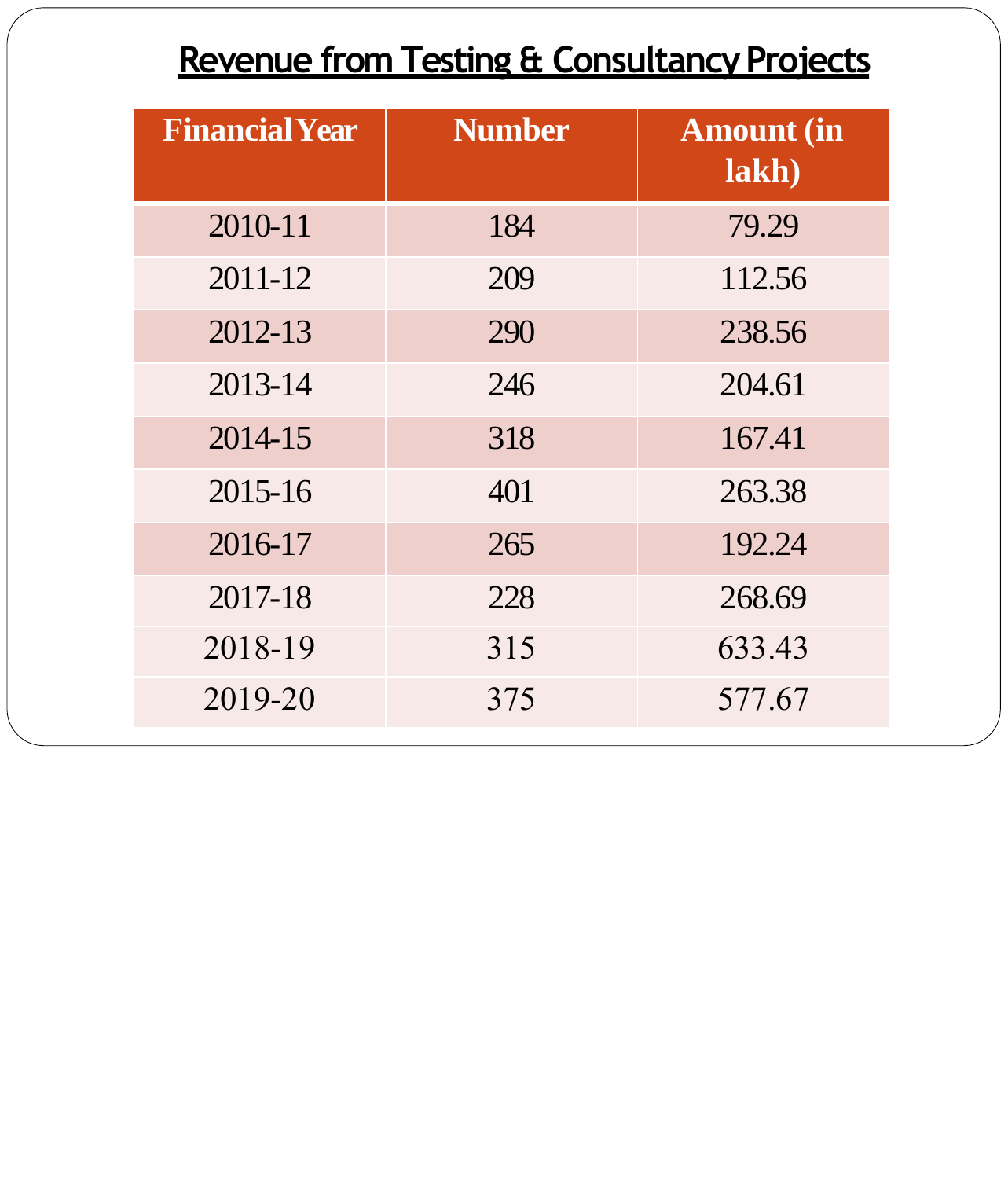|                | <b>Detail of Testing &amp; Consultancy Projects (2019-20)</b> |              |
|----------------|---------------------------------------------------------------|--------------|
| S. N.          | <b>Agency Name</b>                                            | Amount (Rs.) |
| $\mathbf 1$    | <b>UPRNN</b>                                                  | 91,33,200    |
| $\overline{2}$ | <b>UP Jal Nigam</b>                                           | 58,03,140    |
| $\overline{3}$ | <b>UPPWD</b>                                                  | 32,94,648    |
| $\overline{4}$ | <b>JMC</b>                                                    | 5,42,8000    |
| 5              | Rapti Nahar Nirman Khand<br><b>Balrampur</b>                  | 44,52,376    |
| 6              | <b>UPPC</b>                                                   | 21,35,210    |
| 7              | M/s Ram Kripal                                                | 4,05,920     |
| 8              | <b>RITES</b>                                                  | 2,79,070     |
| 9              | <b>UP State Construction</b>                                  | 1,22,130     |
| 10             | <b>Anand Buildtech</b>                                        | 1,13,000     |
| 11             | <b>Irrigation Depaetment</b>                                  | 31,64,170    |
| 12             | Joint Magiatrate SDM sadar                                    | 6,94,430     |
| 13             | C.K. Construction                                             | 2,34,230     |
| 14             | M/s Viddut Jain                                               | 2,47,000     |
| 15             | <b>Other Agencies</b>                                         | 2,19,60,533  |
|                | Total                                                         | 5,77,67,057  |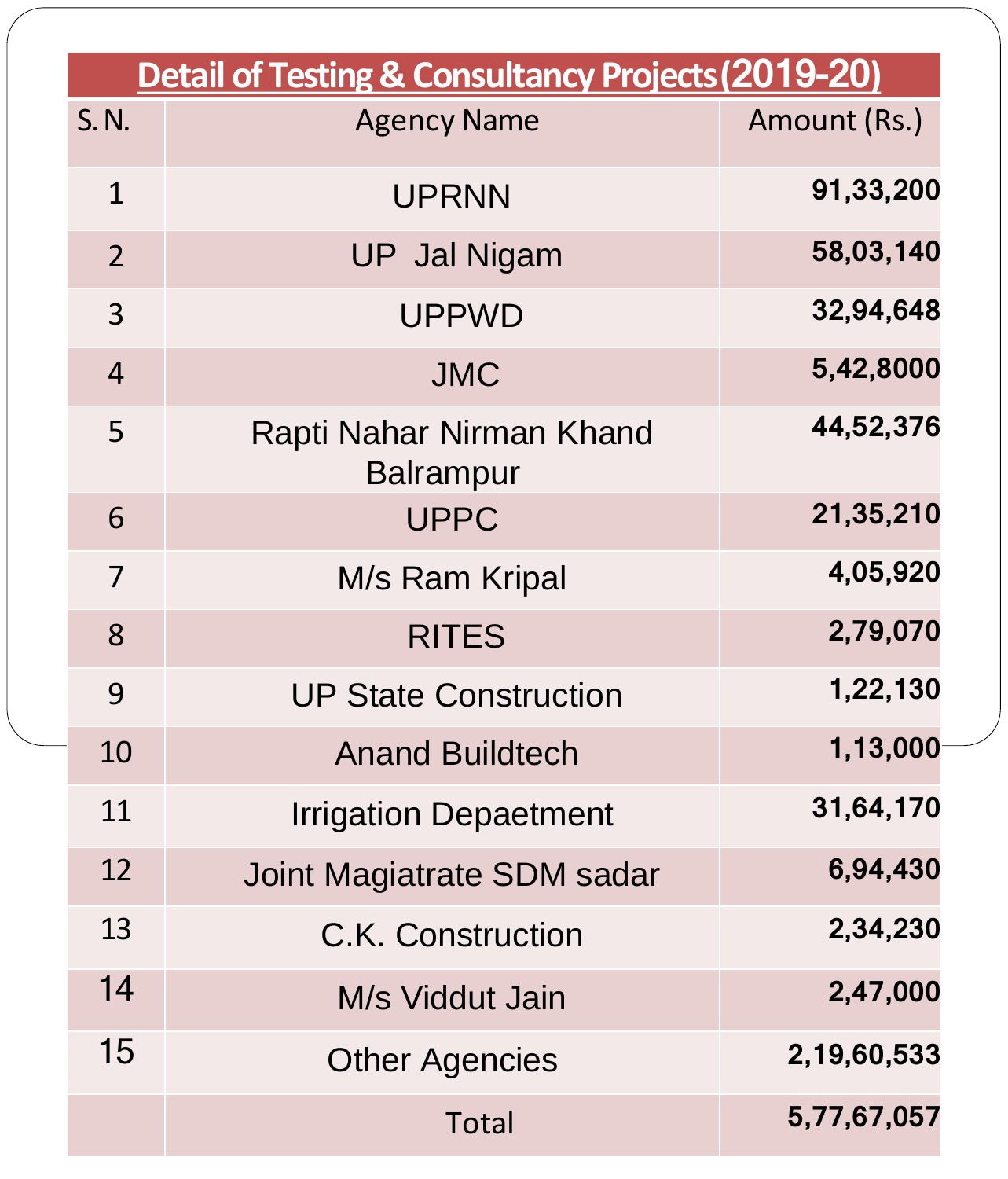| <b>Detail of Testing AND Consultancy Project for the F.Y.</b><br>2018-19 |                               |                                 |  |
|--------------------------------------------------------------------------|-------------------------------|---------------------------------|--|
| SI.<br>No.                                                               | <b>Name of Funding Agency</b> | <b>Total Received</b><br>Amount |  |
| 1.                                                                       | <b>Executive Engineer</b>     | 13,86,500.00                    |  |
| 2.                                                                       | U.P.R.N.N.                    | 1,52,85,204.00                  |  |
| 3.                                                                       | C.P.C.B                       | 1,59,30,000.00                  |  |
| 4.                                                                       | A.D.A                         | 1,59,300.00                     |  |
|                                                                          | U.P. Jal Nigam                | 3,72,288.00                     |  |
| 6.                                                                       | P.W.D.                        | 8,20,100.00                     |  |
| 7 <sub>1</sub>                                                           | C.P.W.D                       | 7,08,000.00                     |  |
| 8.                                                                       | M/s SMS Limited               | 2,07,680.00                     |  |
| 9.                                                                       | <b>GIAN Co-ordinator</b>      | 6,99,000.00                     |  |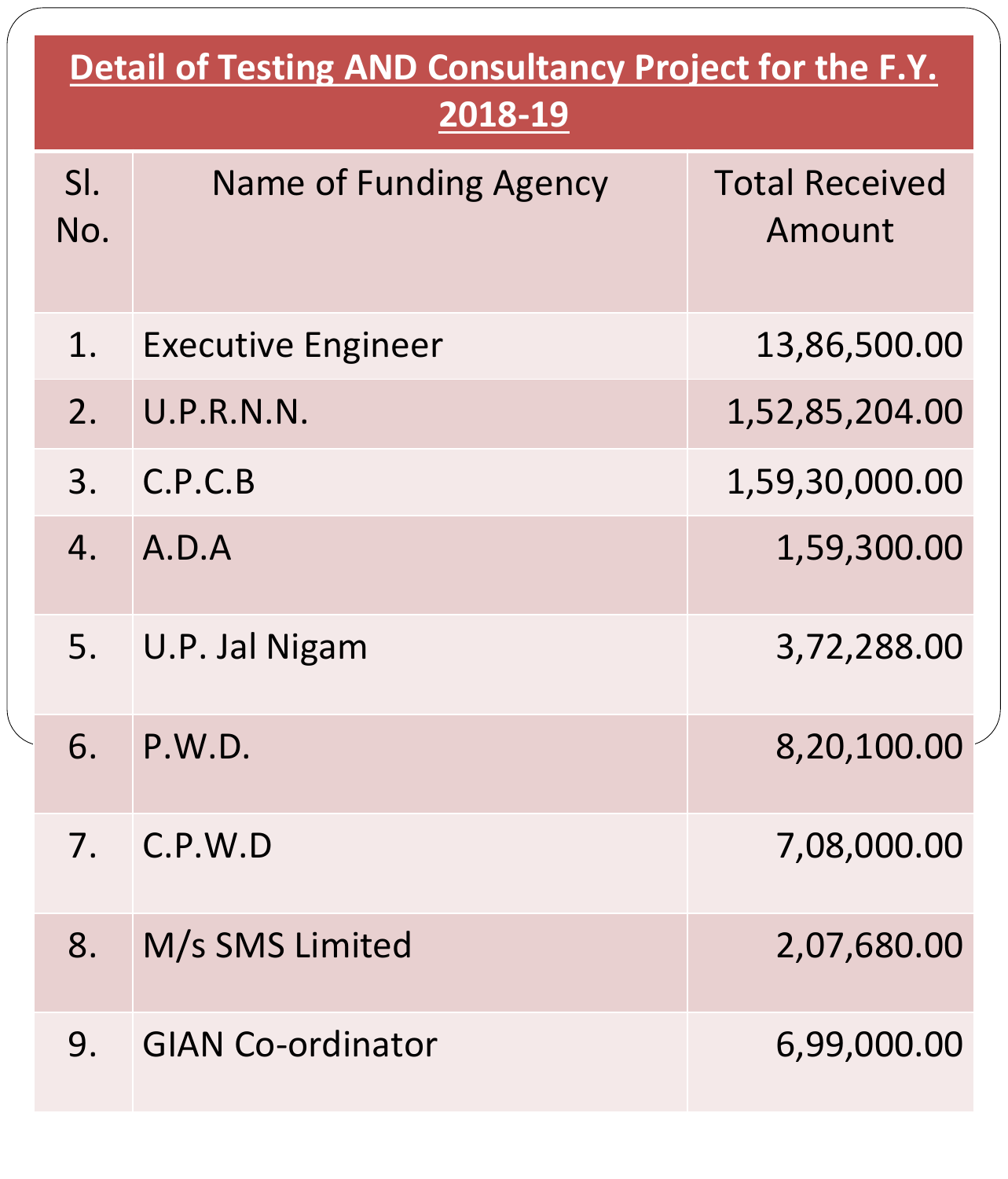| SI.<br>No. | <b>Name of Funding Agency</b>                                | <b>Total</b><br><b>Received</b><br><b>Amount</b> |
|------------|--------------------------------------------------------------|--------------------------------------------------|
| 10.        | M/s Viddut Kumar Jain                                        | 3,20,716.00                                      |
| 11.        | Sri Purshottam Lal Choudhary Gm (T)-<br>cum-project Director | 82,60,000.00                                     |
| 12.        | Thy Dy. Director (Construction)                              | 5,01,500.00                                      |
| 13.        | U.P.P.C.L                                                    | 8,26,000.00                                      |
| 14.        | M/s Vill Limited                                             | 2,29,864.00                                      |
| 15.        | M/s IPMC Company                                             | 4,77,900.00                                      |
| 16.        | Pradhan Mantri Gramin SadakYojna                             | 49,56,000.00                                     |
| 17.        | Shri Vijay Kiran Anand                                       | 7,64,050.00                                      |
| 18.        | U.P. Awas Parishad                                           | 9,44,000.00                                      |
| 19.        | UP Bridge Construction Ltd.                                  | 2,59,600.00                                      |
| 20.        | U.P.P.C.B                                                    | 5,09,760.00                                      |
| 21.        | M/s C.K. Construction                                        | 2,47,800.00                                      |
| 22.        | <b>Irrigation Construction Division</b>                      | 15,38,720.00                                     |
| 23.        | <b>Other Agencies</b>                                        | 79,39,768.00                                     |
|            | Total                                                        | 6,33,43,750.00                                   |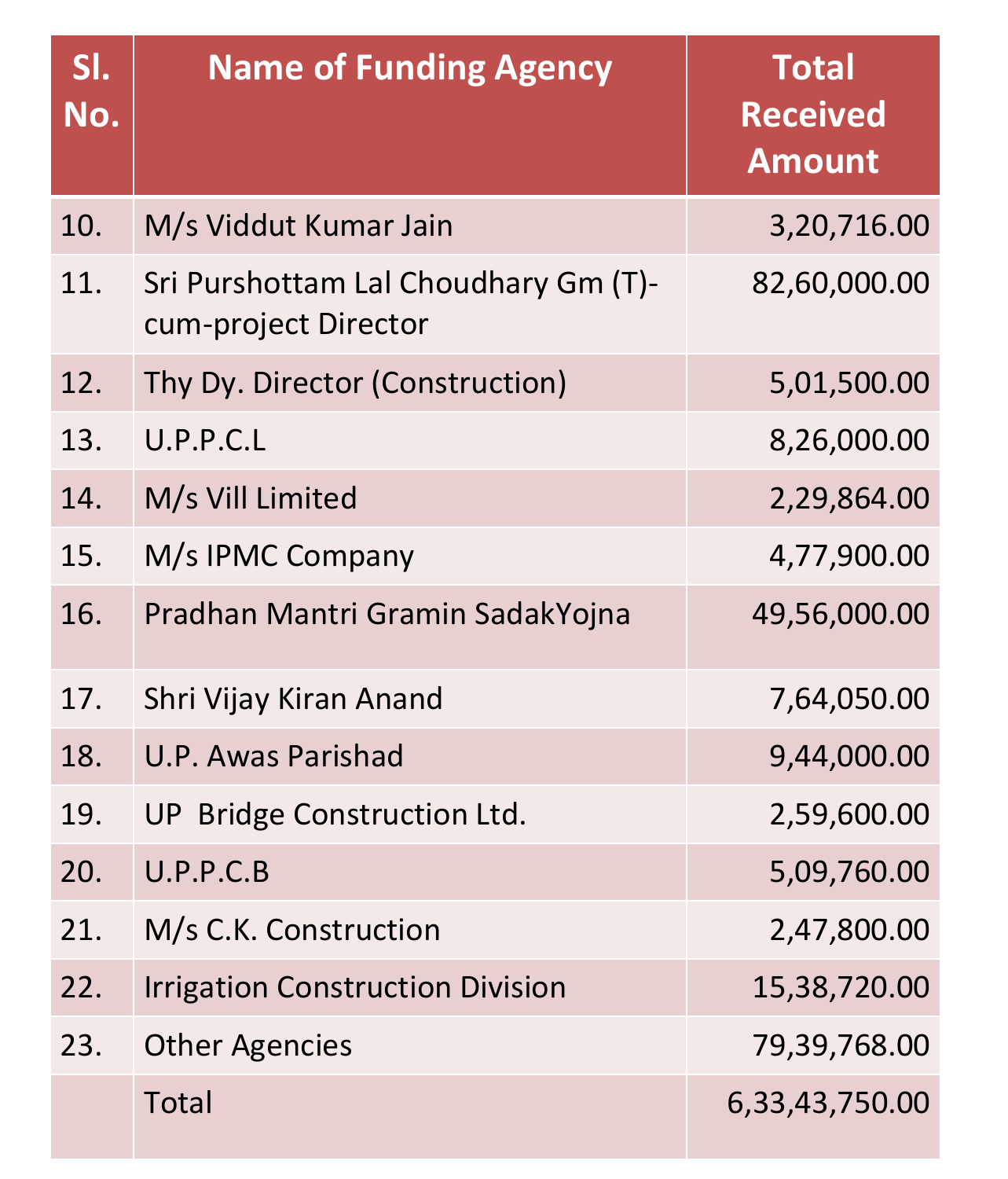# **Detail of Testing & Consultancy Projects(2017-18)**

| <b>S.N.</b>    | <b>Agency Name</b>                            | <b>Amount (Rs.)</b> |
|----------------|-----------------------------------------------|---------------------|
| $\mathbf 1$    | <b>Centrol Pollution Control Boord (CPCB)</b> | 71,40,000.00        |
| $\overline{2}$ | DFCCIL, Allahabad                             | 6,13,025.00         |
| 3              | G.R. Infraprojects Ltd.                       | 5,90,000.00         |
| $\overline{4}$ | <b>GET &amp; D India Limited</b>              | 1,52,250.00         |
| 5              | <b>M/s Hindalco Industries</b>                | 4,95,600.00         |
| 6              | M/S IMPC, Company, Unapara, Sonbhadra UP      | 9,88,025.00         |
| $\overline{7}$ | Kamla Nehru Memorial Hospital, Allahabad      | 6,54,900.00         |
| 8              | Meja Theramal powar Plant Allahabad, U.P      | 1,81,100.00         |
| 9              | <b>NCC limited, UP</b>                        | 1,49,500.00         |
| 10             | <b>Northern Center Railway</b>                | 7,23,010.00         |
| 11             | NIEL & Con&ultant, Allahabad                  | 1,59,300.00         |
| 12             | M/s National Thermal Power Corporation Ltd.   | 8,99,160.00         |
| 13             | Pariyojna Mandal KLNN, Trisundi, Amethi       | 4,66,100.00         |
|                |                                               | to continue         |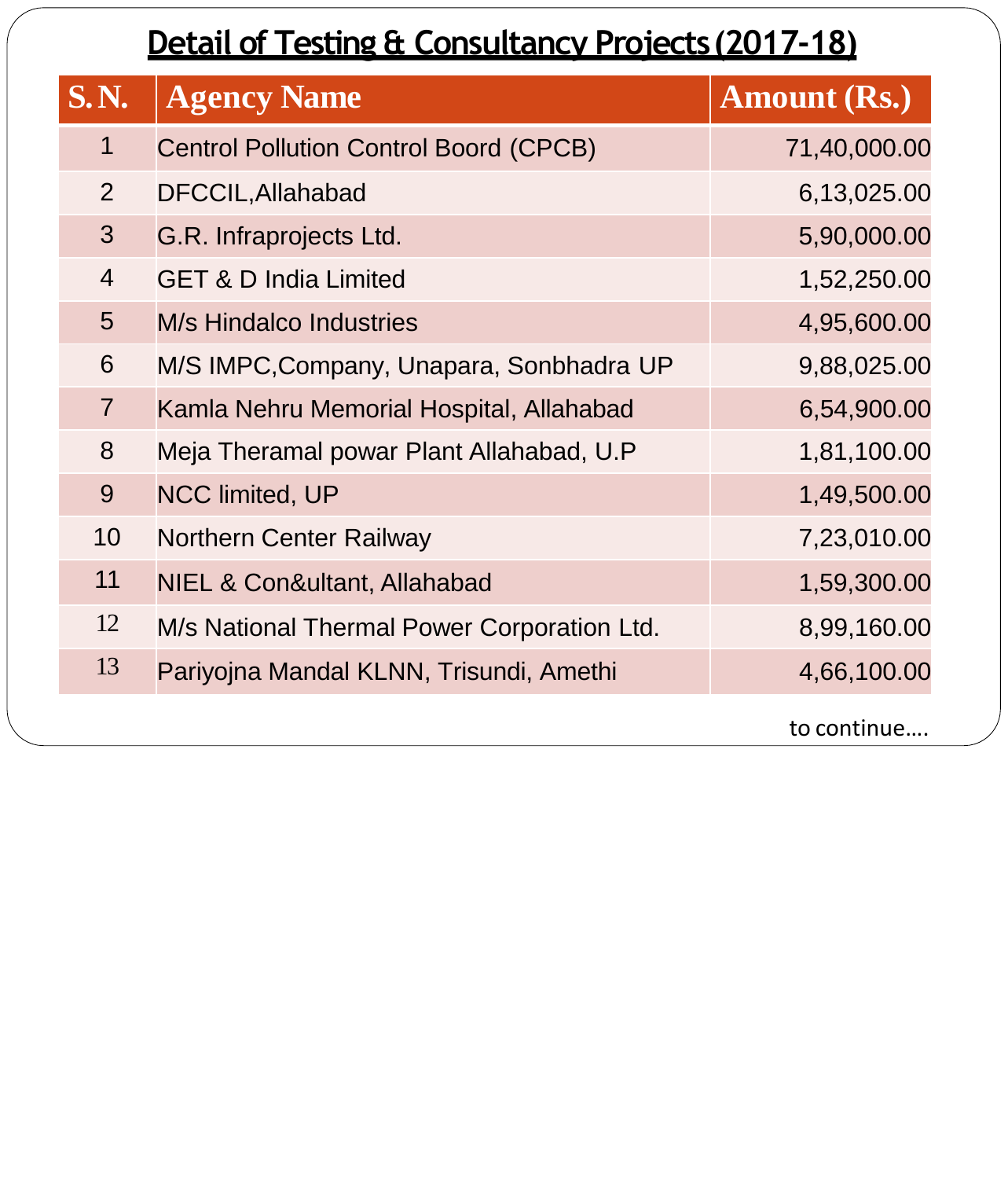#### **Detail of Testing & Consultancy Projects(2017-18)**

| SL.No. | <b>Agency Name</b>                                                         | <b>Amount (Rs.)</b> |
|--------|----------------------------------------------------------------------------|---------------------|
| 14     | Pradhan Mantri SadakYojna                                                  | 2,34,500.00         |
| 15     | U.P.P.W.D.                                                                 | 28,87,270.00        |
| 16     | R. Cube Infrastructure Pvt.-Ltd.                                           | 3,12,000.00         |
| 17     | <b>RITES Ltd, Uttar Pradesh</b>                                            | 11,42,005.00        |
| 18     | Uttar Prades Rrajkiya Nirman Nigam                                         | 12,62,915.00        |
| 19     | M/S SKC Infratech Pvt. Ltd.                                                | 1,08,975.00         |
| 20     | M/s SMS Ltd.                                                               | 1,10,920.00         |
| 21     | <b>Uttar Pradesh Power Corporation Limited</b>                             | 6,28,105.00         |
| 22     | <b>UP Jal Nigam</b>                                                        | 1,27,208.00         |
| 23     | <b>UP State Construction and Infrastructure</b><br>Development Corporation | 14, 34, 255.00      |
| 24     | U.P. Development construction Corporation<br>(UPDCC)                       | 5,90,000.00         |
| 25     | M/S Vasu Engitechn solution & put Ltd                                      | 1,84,900.00         |
| 26     | <b>M/S Vogue Construction &amp; Consultany</b><br>Servies pvt. Ltd         | 2,24,200.00         |
| 27     | <b>Other Agency</b>                                                        | 44,09,434.00        |
|        | Total                                                                      | 2,68,68,657.00      |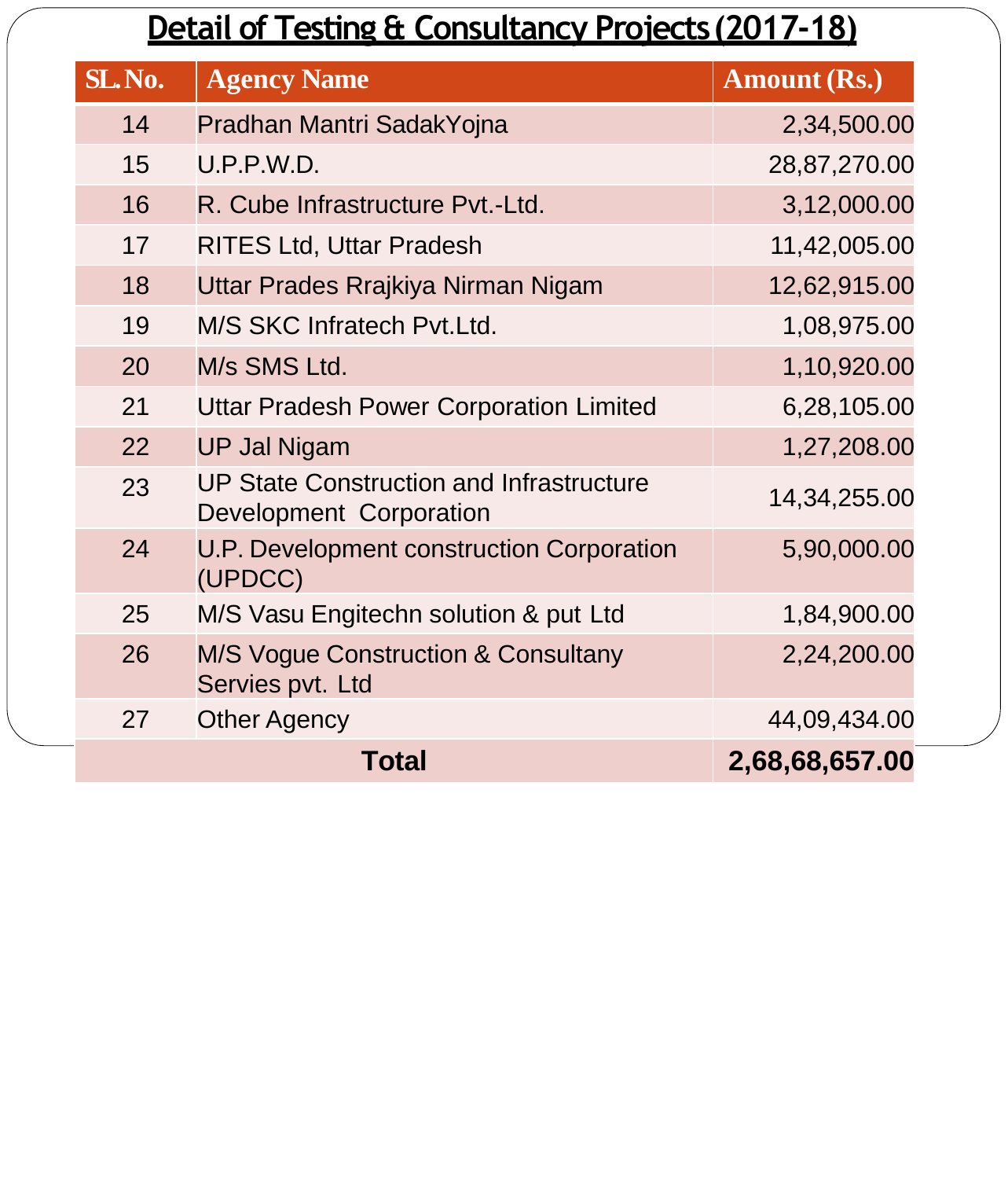# **Detail of Testing & Consultancy Projects(2016-17)**

| <b>S.N.</b>    | <b>Agency Name</b>                                   | Amount (Rs.)   |
|----------------|------------------------------------------------------|----------------|
| $\mathbf{1}$   | P.W.D. (Central &U.P. State)                         | 12,88,026.00   |
| $\overline{2}$ | UP Rajkiya Nirman Nigam                              | 36,03,516.00   |
| 3              | <b>UP Jal Nigam</b>                                  | 65, 13, 895.00 |
| $\overline{4}$ | <b>UP Power Corporation Limited</b>                  | 11,96,575.00   |
| 5              | Nahar Nirman, Mirzapur                               | 10,08,450.00   |
| 6              | RITES Ltd., Project Office, Allahabad                | 6,12,910.00    |
| $\overline{7}$ | Techno Electric & Engineers, Meja TPP, Allahabad     | 3,52,660.00    |
| 8              | M/s T.R.G. Industries Pvt. Ltd., New Delhi           | 2,43,313.00    |
| 9              | U.P.S.C. &I.D.C., Azamgarh                           | 2,47,250.00    |
| 10             | Headquarters, Commander Works Engineer,<br>Allahabad | 1,94,350.00    |
| 11             | <b>SMS</b> Infrastructure                            | 1,92,840.00    |
|                |                                                      | to continue    |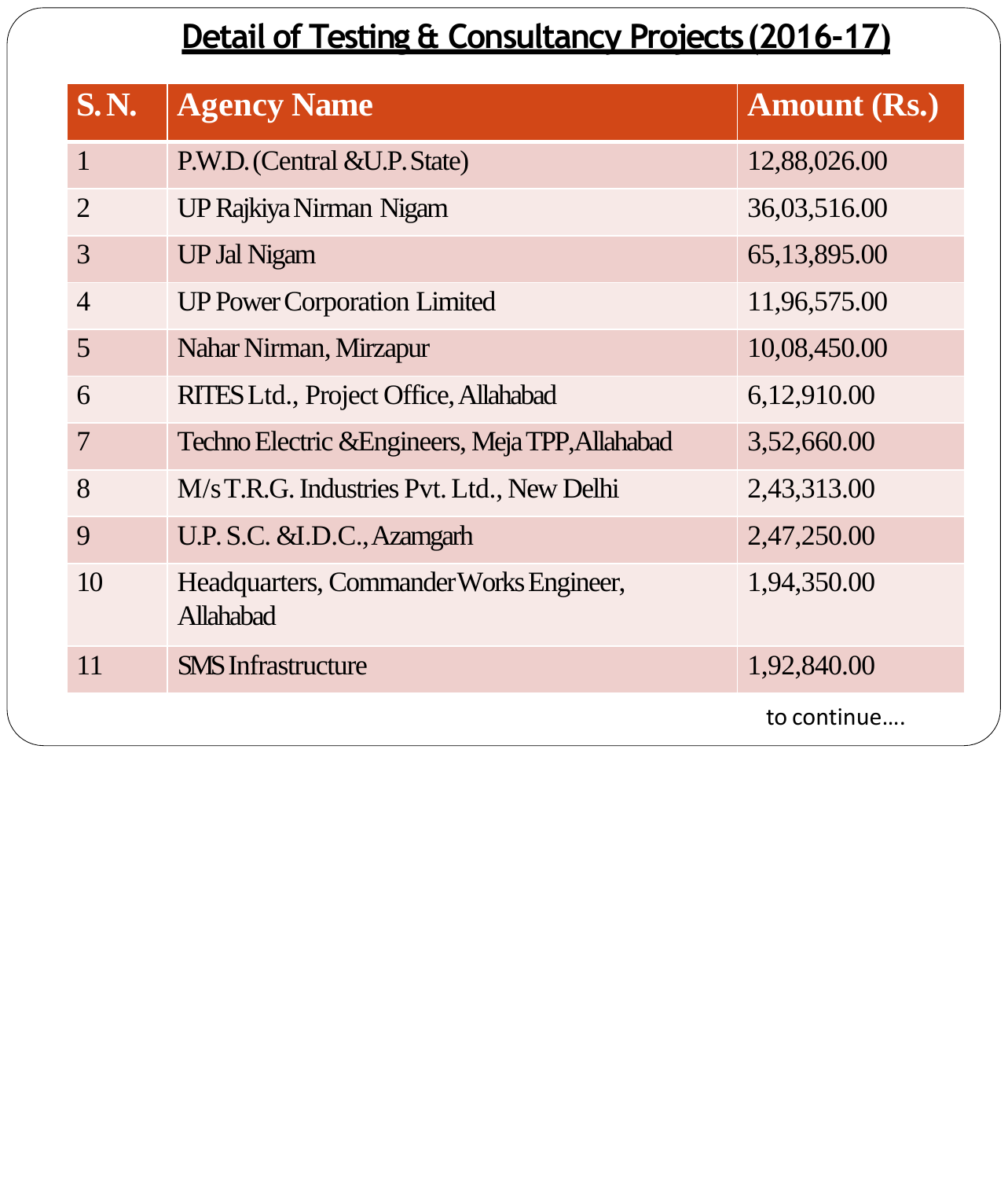# **Detail of Testing & Consultancy Projects(2016-17)**

| SL.<br>No. | <b>Agency Name</b>                      | <b>Amount</b><br>(Rs.) |
|------------|-----------------------------------------|------------------------|
| 12         | M.G. Contractors Pvt. Limited Allahabad | 1,89,750.00            |
| 13         | <b>GIL-SILJV, Allahabad</b>             | 1,74,080.00            |
| 14         | Engineering GVIL AAI, CATC, Allahabad   | 1,32,250.00            |
| 15         | Bridge-INCR, Allahabd                   | 1,26,500.00            |
| 16         | <b>SKC</b> Infratech Pvt. Ltd., Haryana | 1,18,175.00            |
| 17         | Pradhan Mantri Sadak Yojna              | 1,16,234.00            |
| 18         | Mangalore Minerals (P) Ltd. Allahabad   | 1,61,000.00            |
| 19         | <b>Other Agency</b>                     | 27,51,867.00           |
|            | <b>Total</b>                            | 1,92,23,641.00         |
|            |                                         |                        |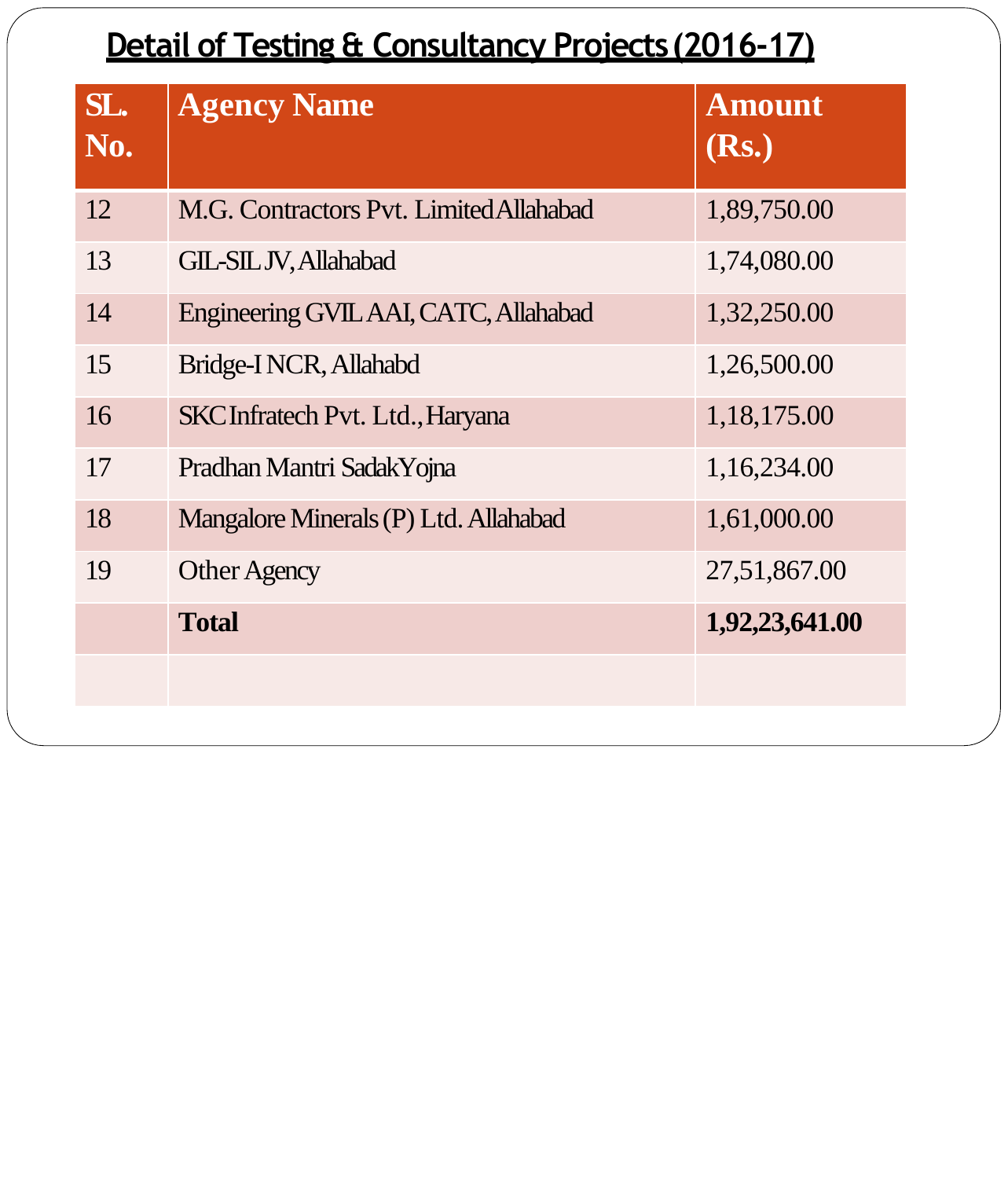#### **Detail of Testing & Consultancy Projects(2015-16)**

| SL.            | <b>Agency Name</b>                  | <b>Amount (Rs.)</b> |
|----------------|-------------------------------------|---------------------|
| No.            |                                     |                     |
| 1              | U.P.P.W.D.                          | 40,04,925.00        |
| $\overline{2}$ | UP Rajkiya Nirman Nigam             | 39, 31, 466.00      |
| 3              | <b>UP Jal Nigam</b>                 | 21,37,947.00        |
| $\overline{4}$ | <b>UP Irrigation Department</b>     | 19,30,996.00        |
| 5              | <b>UP Power Corporation Limited</b> | 16,45,856.00        |
| 6              | Ground Water Department, Mirjapur   | 7,93,475.00         |
| 7              | A.D.A., Allahabad                   | 6,74,798.00         |
| 8              | <b>SMS</b> Infrastructure           | 6,53,740.00         |
| 9              | <b>Ircon International</b>          | 5,05,620.00         |
| 10             | <b>Northern Center Railway</b>      | 4,96,899.00         |
| 11             | DFCCIL, Allahabad                   | 4,69,450.00         |
|                |                                     |                     |

to continue….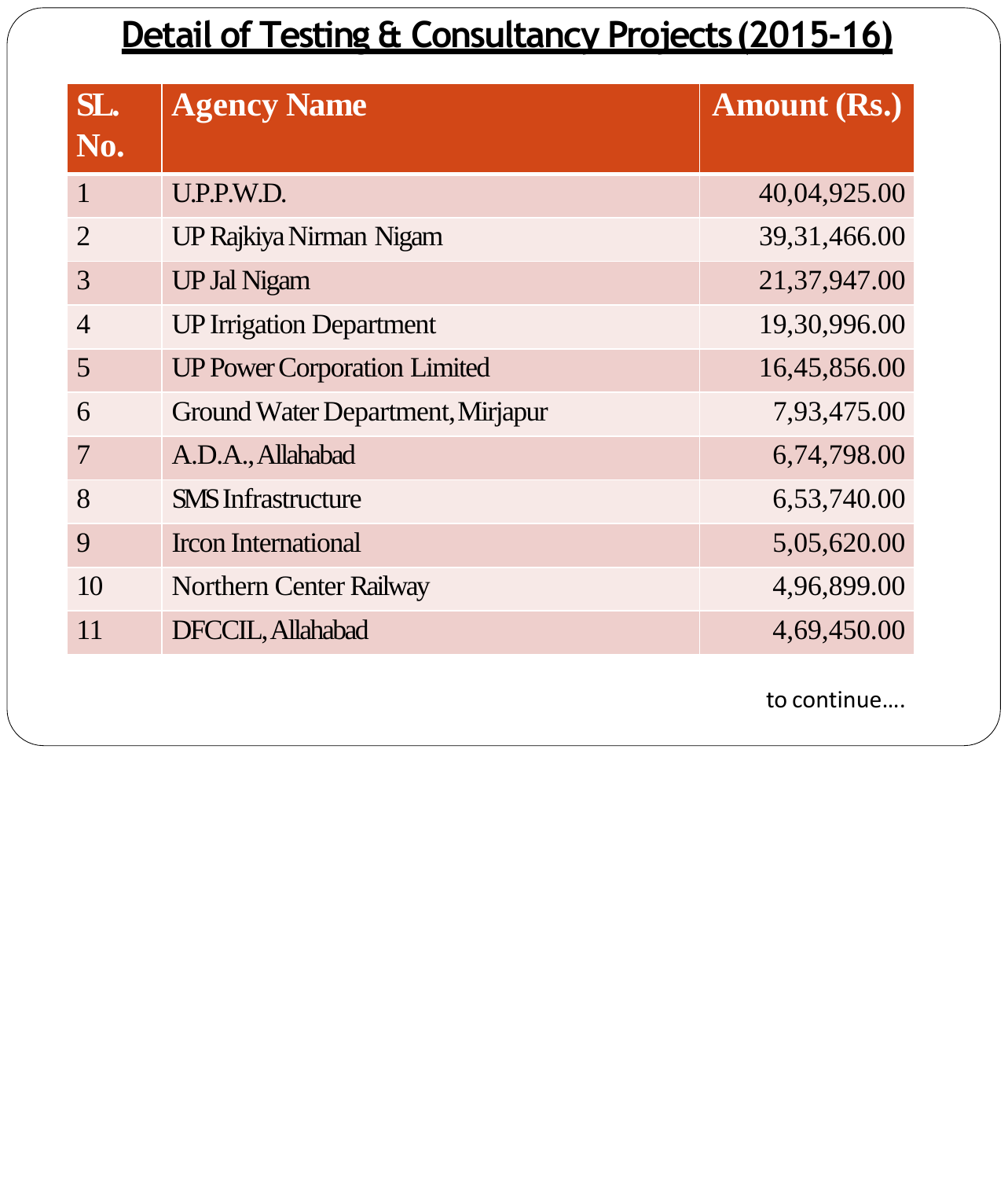## **Detail of Testing & Consultancy Projects(2015-16)**

| SL. | <b>Agency Name</b>                                                                        | <b>Amount (Rs.)</b> |
|-----|-------------------------------------------------------------------------------------------|---------------------|
| No. |                                                                                           |                     |
| 12  | M.G. Contractors Pvt. Limited Allahabad                                                   | 3,58,920.00         |
| 13  | <b>IFFCO Phulpur Allahabad</b>                                                            | 3,61,740.00         |
| 14  | <b>Tata Project</b>                                                                       | 3,68,110.00         |
| 15  | <b>GSJ, New Delhi</b>                                                                     | 3,37,080.00         |
| 16  | Samaj Kalyan, UP                                                                          | 2,54,710.00         |
| 17  | <b>UP State Construction and Infrastructure</b><br><b>Development Corporation Limited</b> | 2,52,586.00         |
| 18  | Alstom T&D India Limited                                                                  | 2, 12, 728.00       |
| 19  | Pradhan Mantri SadakYojna                                                                 | 1,92,360.00         |
| 20  | L&T Construction                                                                          | 1,02,642.00         |
| 21  | <b>Other Agency</b>                                                                       | 66,51,828.00        |
|     | <b>Total</b>                                                                              | 2,63,37,876.00      |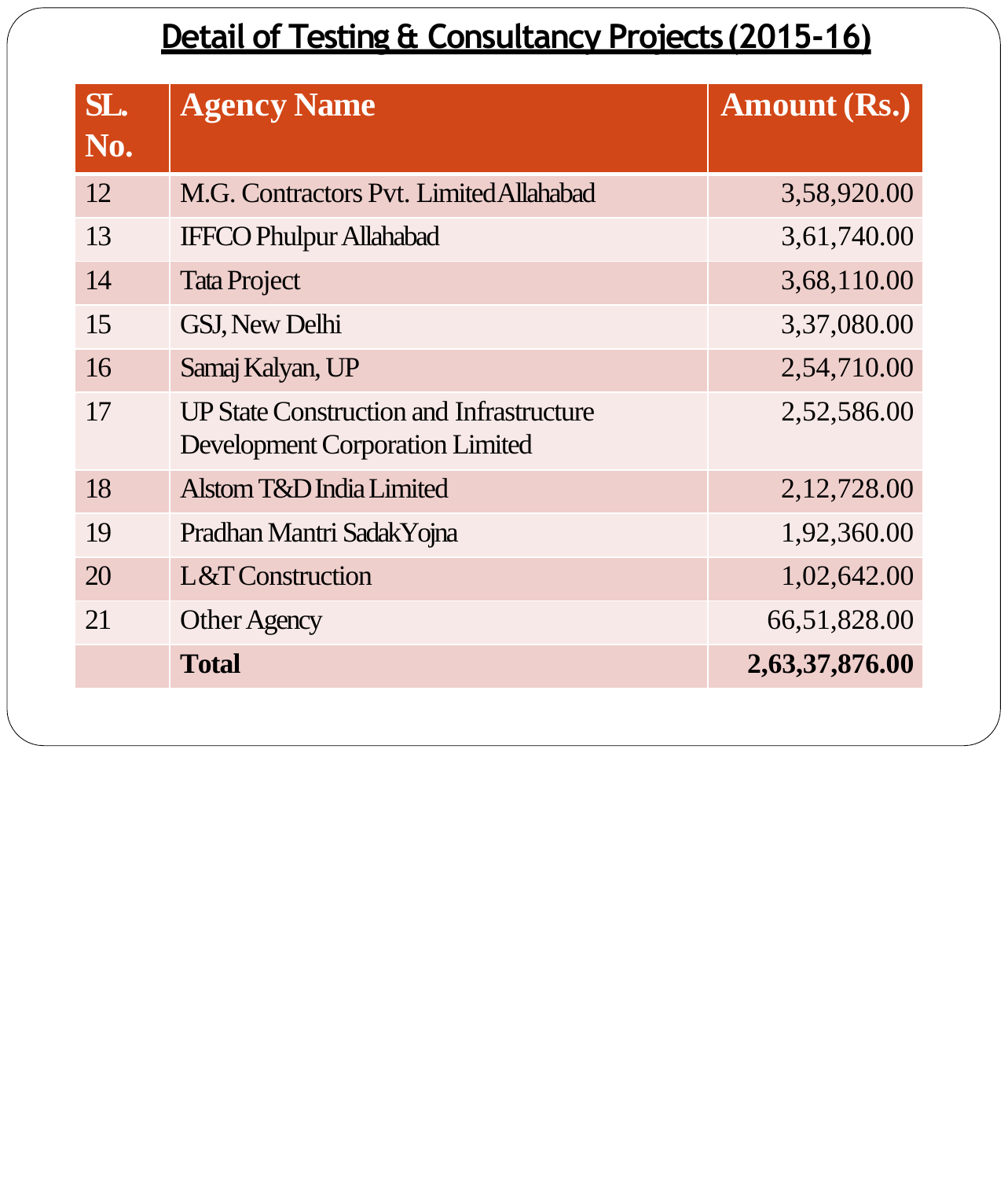# **Detail of Testing & Consultancy Projects(2014-15)**

| SL.No.         | <b>Agency Name</b>                                                                        | <b>Amount (Rs.)</b> |
|----------------|-------------------------------------------------------------------------------------------|---------------------|
| $\mathbf{1}$   | <b>UP Jal Nigam</b>                                                                       | 24,61,806.00        |
| $\overline{2}$ | U.P.P.W.D.                                                                                | 21,70,415.00        |
| 3              | <b>AAEEConsultancy Pvt. Ltd.</b>                                                          | 16,29,220.00        |
| $\overline{4}$ | L&T Construction, Chennai                                                                 | 11,99,445.00        |
| 5              | Allahabad Development Authority, Allahabad                                                | 9,34,835.00         |
| 6              | Tata Project Ltd.                                                                         | 8,72,476.00         |
| 7              | <b>U.P. Power Corporation Limited</b>                                                     | 4,45,777.00         |
| 8              | FQA Meja TPP Allahabad                                                                    | 4,16,853.00         |
| 9              | <b>UP State Construction and Infrastructure</b><br><b>Development Corporation Limited</b> | 2,97,192.00         |
| 10             | M.G. Contractors Pvt. Limited, Allahabad                                                  | 1,95,508.00         |
| 11             | <b>National Rural Road Development Agency</b>                                             | 1,72,673.00         |
| 12             | Nagar Nigam (UP)                                                                          | 1,51,686.00         |
| 13             | <b>SMSInfrastructure Ltd.</b>                                                             | 1,43,823.00         |
| 14             | <b>Other Agency</b>                                                                       | 56,49,648.00        |
|                | <b>TOTAL</b>                                                                              | 1,67,41,357.00      |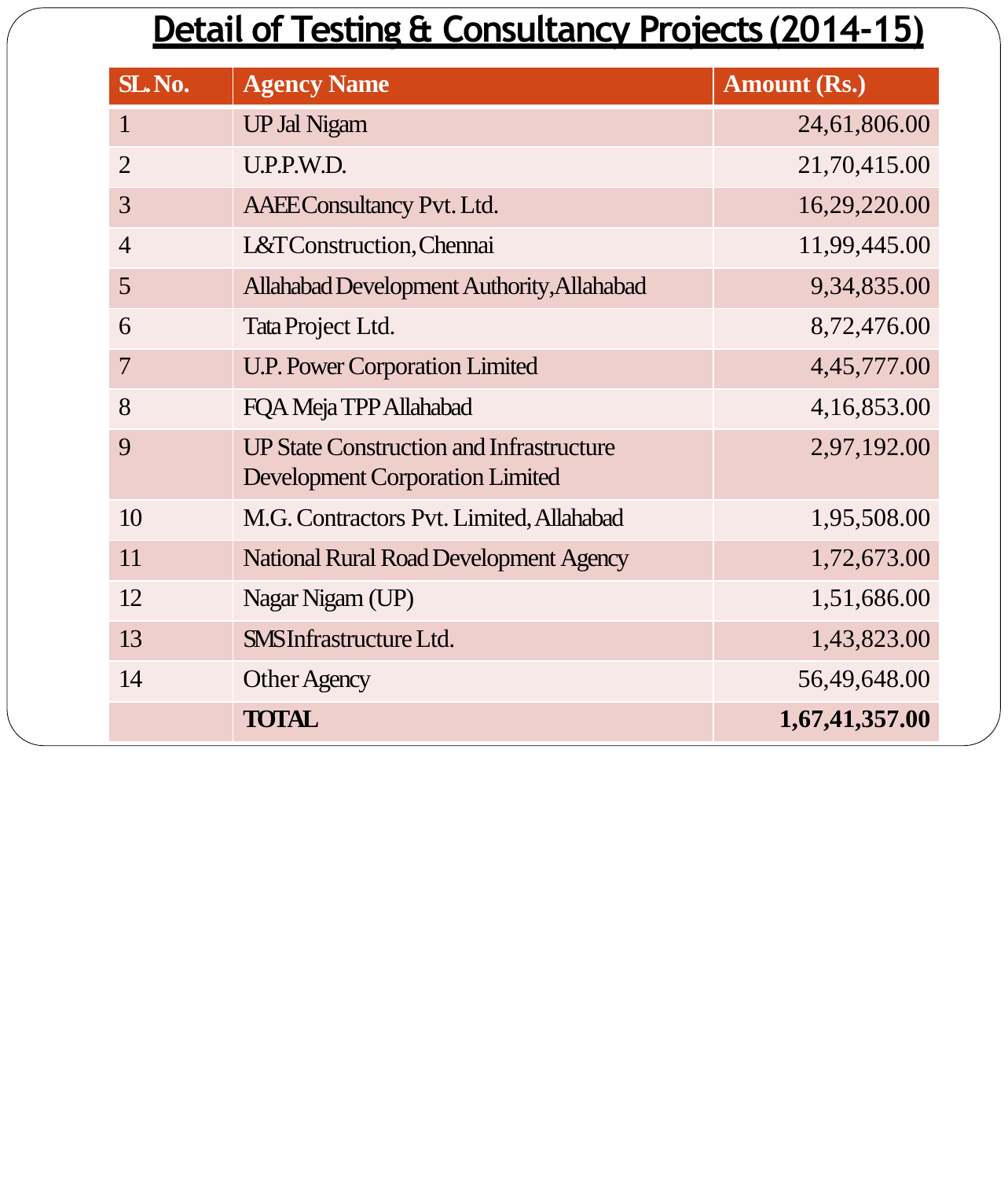## **Detail of Testing & Consultancy Projects(2013-14)**

| SL.<br>No.     | <b>Agency Name</b>           | <b>Amount (Rs.)</b> |
|----------------|------------------------------|---------------------|
|                | U.P.P.W.D.                   | 86,43,182.00        |
| $\overline{2}$ | <b>DCU NH Gohrakhpur</b>     | 9,33,310.00         |
| $\overline{2}$ | <b>Irrigation Department</b> | 6,43,169.00         |
| $\mathcal{R}$  | <b>U.P. Jal Nigam</b>        | 5,18,766.00         |
| $\overline{4}$ | Nagar Nigam Allahabad        | 4,68,408.00         |
| 5              | A.D.A. Allahabad             | 2,48,088.00         |
| 6              | <b>U.P. Parivahan Nigam</b>  | 2,38,204.00         |
|                | <b>Other Agencies</b>        | 87,68,589.00        |
|                | <b>Total</b>                 | 2,04,61,716.00      |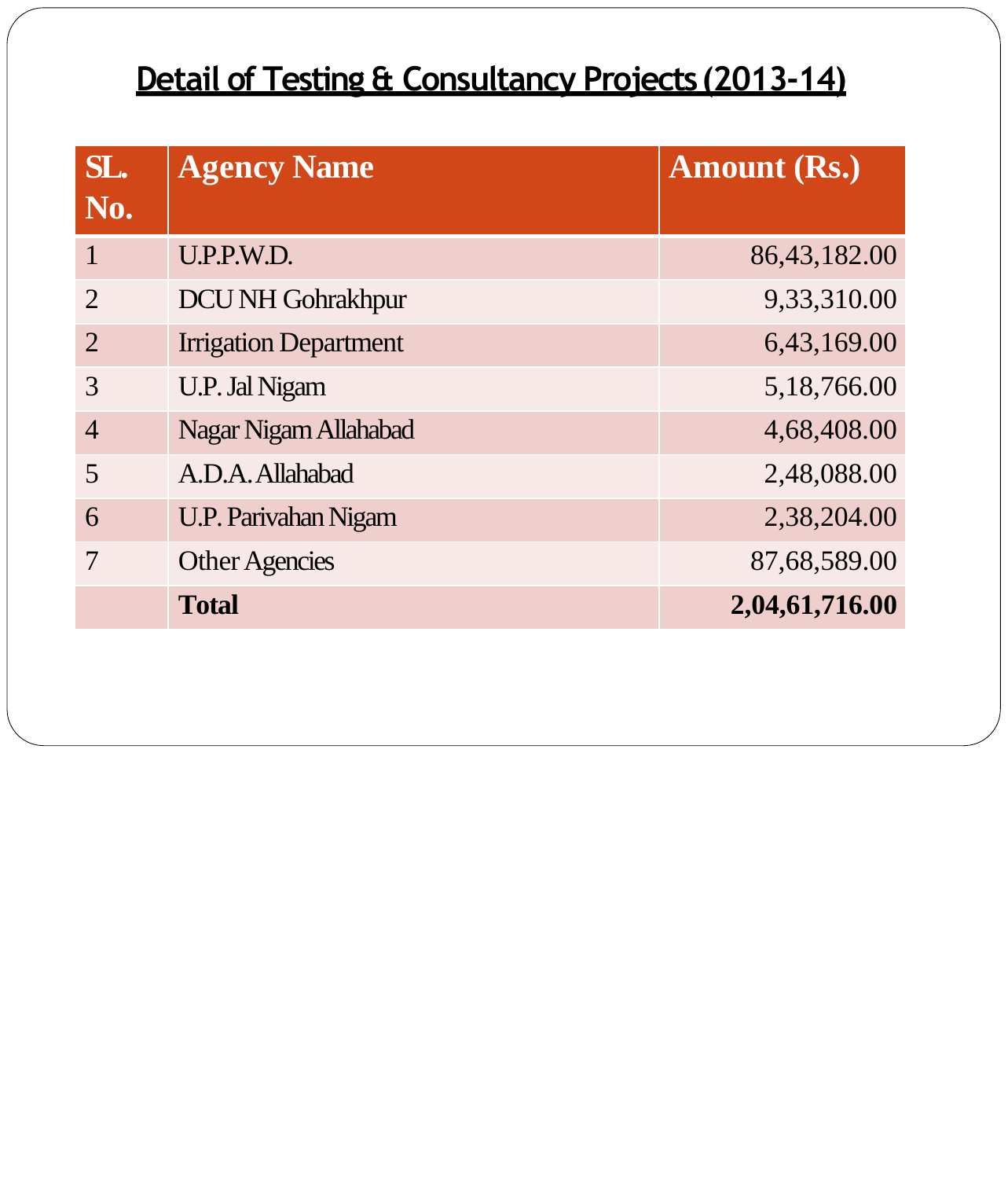#### **Detail of Testing & Consultancy Projects(2012-13)**

| SL.<br>No.     | <b>Agency Name</b>                        | <b>Amount (Rs.)</b> |
|----------------|-------------------------------------------|---------------------|
| $\mathbf{1}$   | U.P.P.W.D.                                | 1,03,31,060.00      |
| $\overline{2}$ | <b>U.P. Jal Nigam</b>                     | 22,51,058.00        |
| 3              | A.D.A. Allahabad                          | 15,93,700.00        |
| $\overline{4}$ | Nagar Nigam Allahabad                     | 12,04,495.00        |
| 5              | U.P.P.C.L.                                | 6,29,841.00         |
| 6              | <b>Irrigation Department</b>              | 4,26,221.00         |
| $\overline{7}$ | <b>National Thermal Power Corporation</b> | 2,38,203.00         |
| 8              | <b>U.P. Parivahan Nigam</b>               | 2,33,147.00         |
| 9              | <b>IFFCO Phulpur</b>                      | 1,57,165.00         |
| 10             | <b>Other Agencies</b>                     | 67,91,156.00        |
|                | <b>Total</b>                              | 2,38,56,046.00      |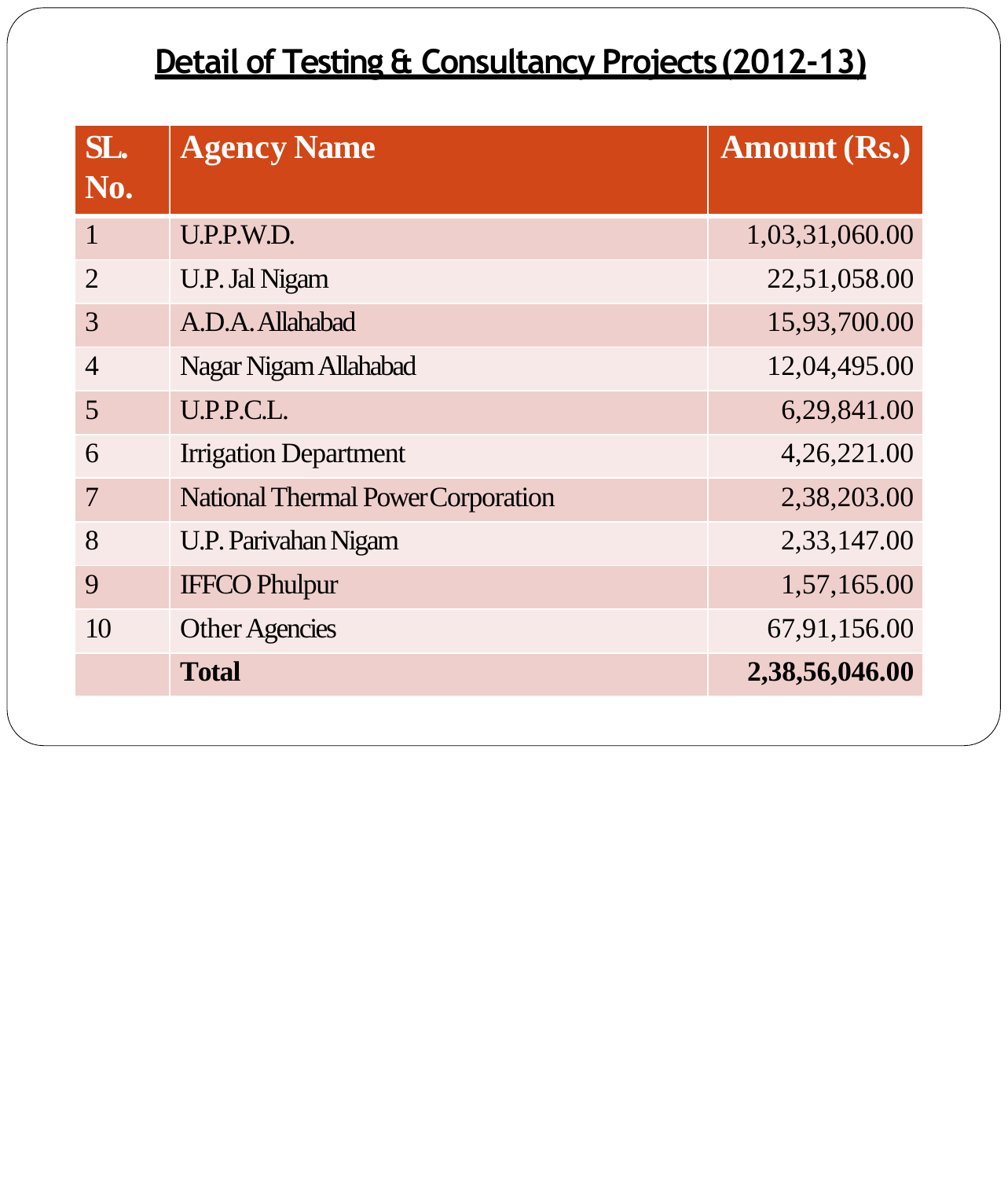# **Detail of Testing & Consultancy Projects(2011-12)**

| SL.<br>No.     | <b>Agency Name</b>              | <b>Amount (Rs.)</b> |
|----------------|---------------------------------|---------------------|
|                | <b>Irrigation Department</b>    | 25,59,634.00        |
| $\overline{2}$ | <b>U.P. Jal Nigam</b>           | 10,81,706.00        |
| 3              | <b>U.P. Awas Vikas Parishad</b> | 5,51,500.00         |
| $\overline{4}$ | <b>IFFCO, Phulpur</b>           | 5,40,000.00         |
| 5              | A.D.A. Allahabad                | 2,80,163.00         |
| 6              | U.P.P.C.L.                      | 2,41,997.00         |
| 7              | U.P.P.W.D.                      | 1,10,852.00         |
| 5              | <b>Other Agency</b>             | 58,90,815.00        |
|                | <b>Total</b>                    | 1,12,56,667.00      |